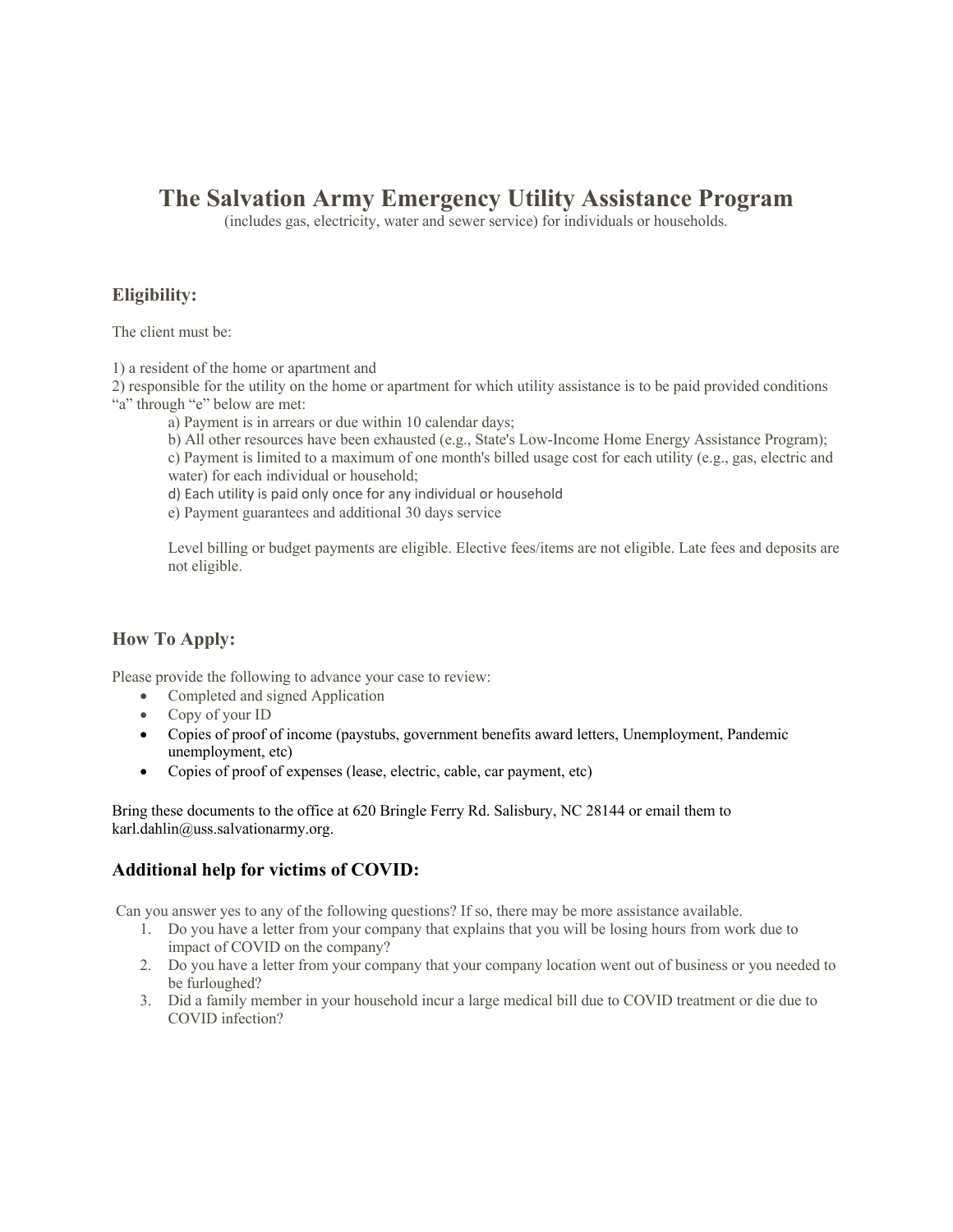

## EMERGENCY FINANCIAL ASSISTANCE PROGRAMS

| MOST GOOD                                                                        |                                         |                 |      | <b>Clear Form</b> |     |
|----------------------------------------------------------------------------------|-----------------------------------------|-----------------|------|-------------------|-----|
|                                                                                  | EMERGENCY FINANCIAL ASSISTANCE PROGRAMS |                 |      |                   |     |
| Name:                                                                            |                                         |                 |      | Date:             |     |
| Address:                                                                         |                                         |                 |      |                   |     |
| Phone number:<br><u> 1980 - Jan Samuel Barbara, martin d</u>                     |                                         | E-mail address: |      |                   |     |
| Family Information:<br>List everyone including yourself who lives in your house. |                                         |                 |      |                   |     |
| First & Last Name                                                                | Relation                                | Date of Birth   | Race | <b>Sex</b>        | Age |
|                                                                                  | <b>SELF</b>                             |                 |      |                   |     |

| First & Last Name | Relation    | Date of Birth | Race | Sex | Age |
|-------------------|-------------|---------------|------|-----|-----|
|                   | <b>SELF</b> |               |      |     |     |
|                   |             |               |      |     |     |
|                   |             |               |      |     |     |
|                   |             |               |      |     |     |
|                   |             |               |      |     |     |
|                   |             |               |      |     |     |
|                   |             |               |      |     |     |
|                   |             |               |      |     |     |
|                   |             |               |      |     |     |
|                   |             |               |      |     |     |

## Income Information

List everyone who is working and complete the following information.

| Name of person working | <b>Employer's Name</b> | # hours worked | Pay Rate | How often<br>paid? |
|------------------------|------------------------|----------------|----------|--------------------|
|                        |                        |                |          |                    |
|                        |                        |                |          |                    |
|                        |                        |                |          |                    |
|                        |                        |                |          |                    |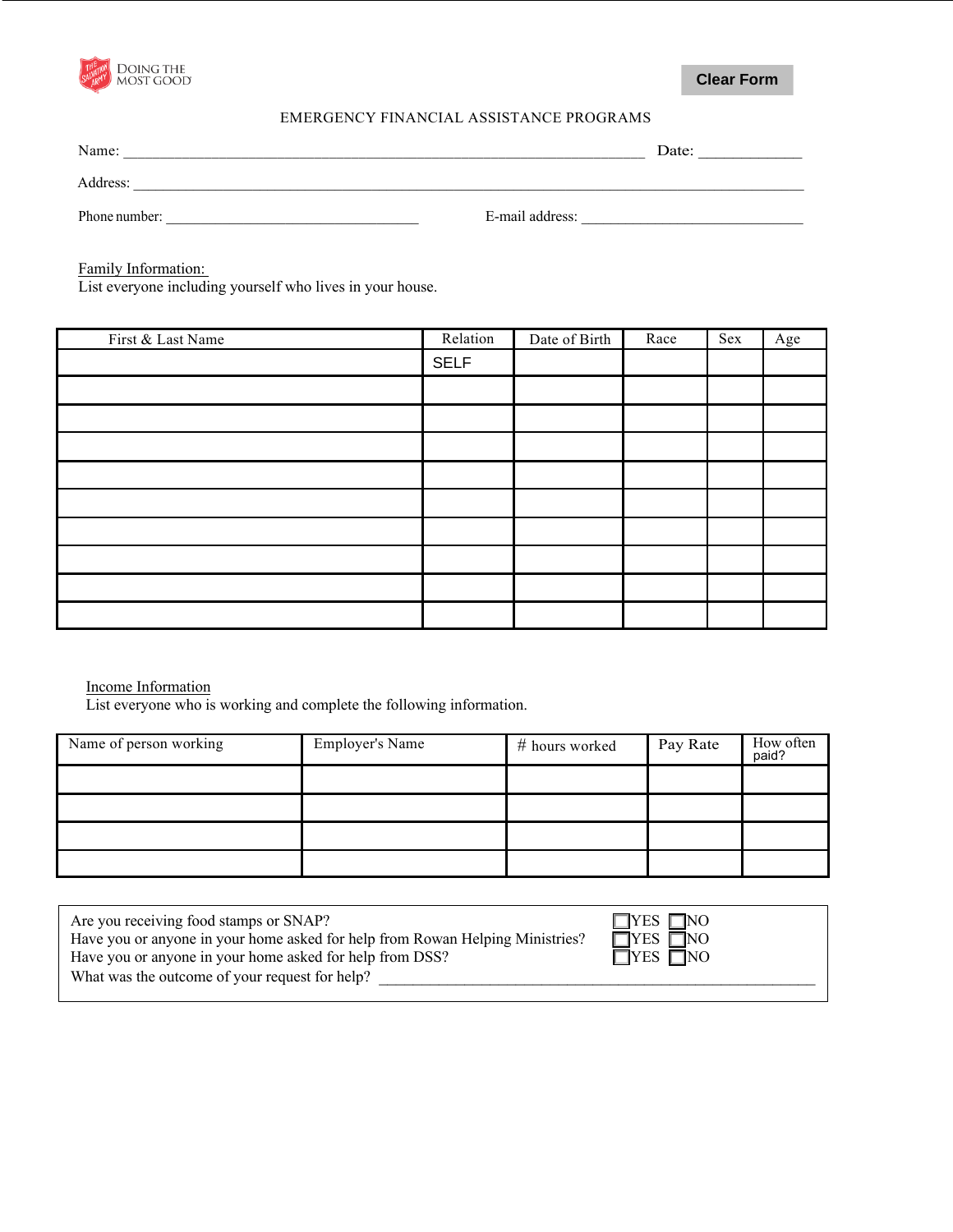|                                                                                                                 |                                                                                                                                                | MONTHLY HOUSEHOLD INCOME                                                                                            |                              | MONTHLY HOUSEHOLD EXPENSES                                                                                     |  |
|-----------------------------------------------------------------------------------------------------------------|------------------------------------------------------------------------------------------------------------------------------------------------|---------------------------------------------------------------------------------------------------------------------|------------------------------|----------------------------------------------------------------------------------------------------------------|--|
|                                                                                                                 | <b>Client's Wages</b>                                                                                                                          | \$                                                                                                                  | Housing                      |                                                                                                                |  |
|                                                                                                                 |                                                                                                                                                |                                                                                                                     | Rent                         | \$                                                                                                             |  |
|                                                                                                                 | Spouse's Wage                                                                                                                                  | \$                                                                                                                  | Lot Rent                     | \$<br>\$                                                                                                       |  |
|                                                                                                                 | Unemployment                                                                                                                                   | \$<br>the contract of the contract of the con-                                                                      | Mortgage                     |                                                                                                                |  |
|                                                                                                                 |                                                                                                                                                |                                                                                                                     | <b>Utilities</b>             |                                                                                                                |  |
|                                                                                                                 | Worker's Comp.                                                                                                                                 | \$<br>2007년 - 대한민국의 대한민국의 대한민국의 대한민국의 대한민국의 대한민국의 대한민국의 대한민국의 대한민국의 대한민국의 대한민국의 대한민국의 대한민국의 대한민국의 대한민국의 대한민국의 대한민국의 | Electric                     | \$                                                                                                             |  |
|                                                                                                                 |                                                                                                                                                |                                                                                                                     | Fuel/Kerosene<br>Natural Gas | \$<br>\$                                                                                                       |  |
|                                                                                                                 | Retirement                                                                                                                                     | \$                                                                                                                  | Telephone                    | $\frac{1}{2}$                                                                                                  |  |
|                                                                                                                 | Pension                                                                                                                                        | \$                                                                                                                  | Cell Phone                   | \$                                                                                                             |  |
|                                                                                                                 |                                                                                                                                                |                                                                                                                     | Water                        | \$                                                                                                             |  |
|                                                                                                                 | <b>Disability</b>                                                                                                                              | \$                                                                                                                  | Cable TV                     | \$                                                                                                             |  |
|                                                                                                                 |                                                                                                                                                |                                                                                                                     | Satellite TV                 | $\frac{1}{2}$                                                                                                  |  |
|                                                                                                                 | Social Security                                                                                                                                | \$                                                                                                                  | Internet                     | \$                                                                                                             |  |
|                                                                                                                 | SSI                                                                                                                                            | \$                                                                                                                  | Transportation               |                                                                                                                |  |
|                                                                                                                 |                                                                                                                                                |                                                                                                                     | Car Payment                  | $\frac{1}{2}$                                                                                                  |  |
|                                                                                                                 | <b>WFFA</b>                                                                                                                                    | \$                                                                                                                  | Car Insurance                | $\overline{\mathfrak{s}}$                                                                                      |  |
|                                                                                                                 |                                                                                                                                                |                                                                                                                     | Gasoline                     | \$                                                                                                             |  |
|                                                                                                                 | <b>Child Support</b>                                                                                                                           | \$                                                                                                                  | <b>Bus/Cab Fare</b>          |                                                                                                                |  |
|                                                                                                                 | Other Income                                                                                                                                   | \$                                                                                                                  | <b>Family Care</b>           |                                                                                                                |  |
|                                                                                                                 |                                                                                                                                                |                                                                                                                     | Medical                      | \$                                                                                                             |  |
|                                                                                                                 | <b>Total Income</b>                                                                                                                            | 0.00<br>\$                                                                                                          | Health Ins.                  | \$                                                                                                             |  |
|                                                                                                                 |                                                                                                                                                |                                                                                                                     | Life Insurance               | \$                                                                                                             |  |
|                                                                                                                 | Foodstamps                                                                                                                                     | \$                                                                                                                  | Child Support                | \$                                                                                                             |  |
|                                                                                                                 |                                                                                                                                                |                                                                                                                     | Child Care                   | $\overline{\$}$                                                                                                |  |
|                                                                                                                 | Wic<br>Yes                                                                                                                                     | ∣⊄∣No                                                                                                               | Clothing                     | \$                                                                                                             |  |
|                                                                                                                 |                                                                                                                                                |                                                                                                                     | Laundry                      | $\frac{3}{3}$                                                                                                  |  |
|                                                                                                                 |                                                                                                                                                |                                                                                                                     | Loans                        |                                                                                                                |  |
|                                                                                                                 |                                                                                                                                                |                                                                                                                     | <b>Credit Cards</b>          |                                                                                                                |  |
|                                                                                                                 |                                                                                                                                                |                                                                                                                     | Food                         | $\frac{1}{2}$                                                                                                  |  |
|                                                                                                                 |                                                                                                                                                |                                                                                                                     | Cigarettes                   | \$                                                                                                             |  |
|                                                                                                                 |                                                                                                                                                | <b>Landlord Name/Mortagage Company</b>                                                                              |                              |                                                                                                                |  |
|                                                                                                                 |                                                                                                                                                |                                                                                                                     | <b>TOTAL</b>                 | 0.00<br>\$                                                                                                     |  |
|                                                                                                                 |                                                                                                                                                |                                                                                                                     |                              |                                                                                                                |  |
|                                                                                                                 | Interviewed by:                                                                                                                                |                                                                                                                     |                              | Date:                                                                                                          |  |
|                                                                                                                 |                                                                                                                                                |                                                                                                                     |                              |                                                                                                                |  |
|                                                                                                                 |                                                                                                                                                |                                                                                                                     |                              | <b>Release of Information:</b> I herby give my permission for The Salvation Army to share my information about |  |
|                                                                                                                 |                                                                                                                                                | my current situation with other local assistance organizations or church organizations in any effort to obtain      |                              |                                                                                                                |  |
| assistance for me. I also give my permission for them to discuss my emergency needs with regard to hous-        |                                                                                                                                                |                                                                                                                     |                              |                                                                                                                |  |
| ing, utilities, or medicine as may be necessary. I understand that I may revoke this consent at any time unless |                                                                                                                                                |                                                                                                                     |                              |                                                                                                                |  |
| action may have already been taken. The Salvation Army reserves the right to refuse services to anyone un-      |                                                                                                                                                |                                                                                                                     |                              |                                                                                                                |  |
| der or appearing to be under the influence of alcohol and/or drugs. The Salvation Army also reserves the        |                                                                                                                                                |                                                                                                                     |                              |                                                                                                                |  |
| right to refuse services to persons who display a rude and/or threatening behavior while attempting to obtain   |                                                                                                                                                |                                                                                                                     |                              |                                                                                                                |  |
|                                                                                                                 | assistance, or to any person who gives false, fraudulent or misleading information to the agency for the pur-<br>pose of obtaining assistance. |                                                                                                                     |                              |                                                                                                                |  |
|                                                                                                                 |                                                                                                                                                |                                                                                                                     |                              |                                                                                                                |  |
|                                                                                                                 |                                                                                                                                                |                                                                                                                     |                              |                                                                                                                |  |
|                                                                                                                 |                                                                                                                                                |                                                                                                                     |                              |                                                                                                                |  |
|                                                                                                                 |                                                                                                                                                |                                                                                                                     |                              |                                                                                                                |  |
|                                                                                                                 | Client Signature:                                                                                                                              |                                                                                                                     |                              | Date:                                                                                                          |  |

#### Interviewed by: Date: Date: Date: Date: Date: Date: Date: Date: Date: Date: Date: Date: Date: Date: Date: Date: Date: Date: Date: Date: Date: Date: Date: Date: Date: Date: Date: Date: Date: Date: Date: Date: Date: Date: Da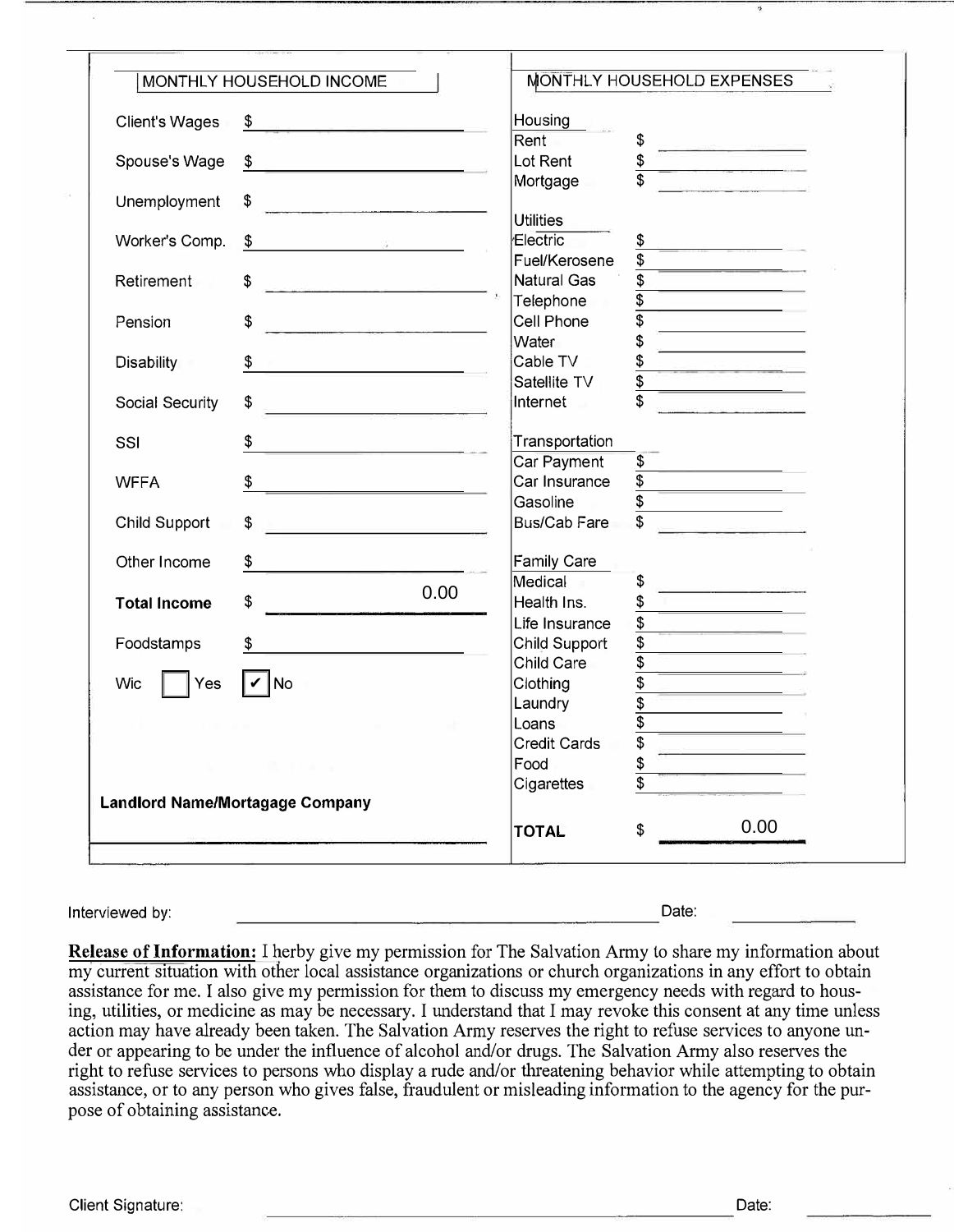# **Emergency Assistance Program Consent to Release Information**

It is the policy of The Salvation Army to respect the client's right to privacy. All information obtained during the casework interview is confidential. However, in order to serve the client, information must be verified and shared. Any agency with which this information is shared must also respect the client's right to privacy and maintain the information in a confidential manner.

authorize The Salvation Army and it's social services staff  $\mathbf{I}$ to release and/or request information, which is necessary for the approval or denial of my application for assistance.

I understand that in order to assess my need for assistance, The Salvation Army will require verification of income from all sources listed on my application. I further understand all expenses listed on my application will be verified.

In addition to verification of income and expense, I authorize The Salvation Army to contact and share any information with other local social services agencies, which may be able to assist in meeting my need. These agencies are listed below and it is understood that any information shared will be for the sole purpose of assisting me and will not be used for any other reason.

I understand that this consent can be revoked by me at any time prior to any action taken on my behalf the by processing of my application. Revocation of this consent must be in writing. This action will automatically withdraw my application for assistance and may be terminated as a client of The Salvation Army Emergency Assistance Program.

I verify that all information provided by me is true and correct and if found to be false or incorrect, I forfeit any further consideration for assistance.

## Social Service with whom information may be shared:

| <b>Social Workers Signature:</b> | Date:                                                                                                                                                                                                                              |  |  |
|----------------------------------|------------------------------------------------------------------------------------------------------------------------------------------------------------------------------------------------------------------------------------|--|--|
| <b>Applicants Signature:</b>     | Date:                                                                                                                                                                                                                              |  |  |
| This consent is valid from       | 12/30/2020<br>to.                                                                                                                                                                                                                  |  |  |
|                                  | 5. Communities in School<br>6. Rowan Information and Referral<br>7. Local Area Churches<br>8. Rowan County United Way<br>9. Kannapolis Christian Ministries<br>10. Cooperative Christian Ministries<br>11. Any Rowan County Agency |  |  |
|                                  | 3. Rowan Helping Ministries<br>4. American Red Cross                                                                                                                                                                               |  |  |
|                                  | 2. Community Service Council                                                                                                                                                                                                       |  |  |
|                                  | - Rowan DSS                                                                                                                                                                                                                        |  |  |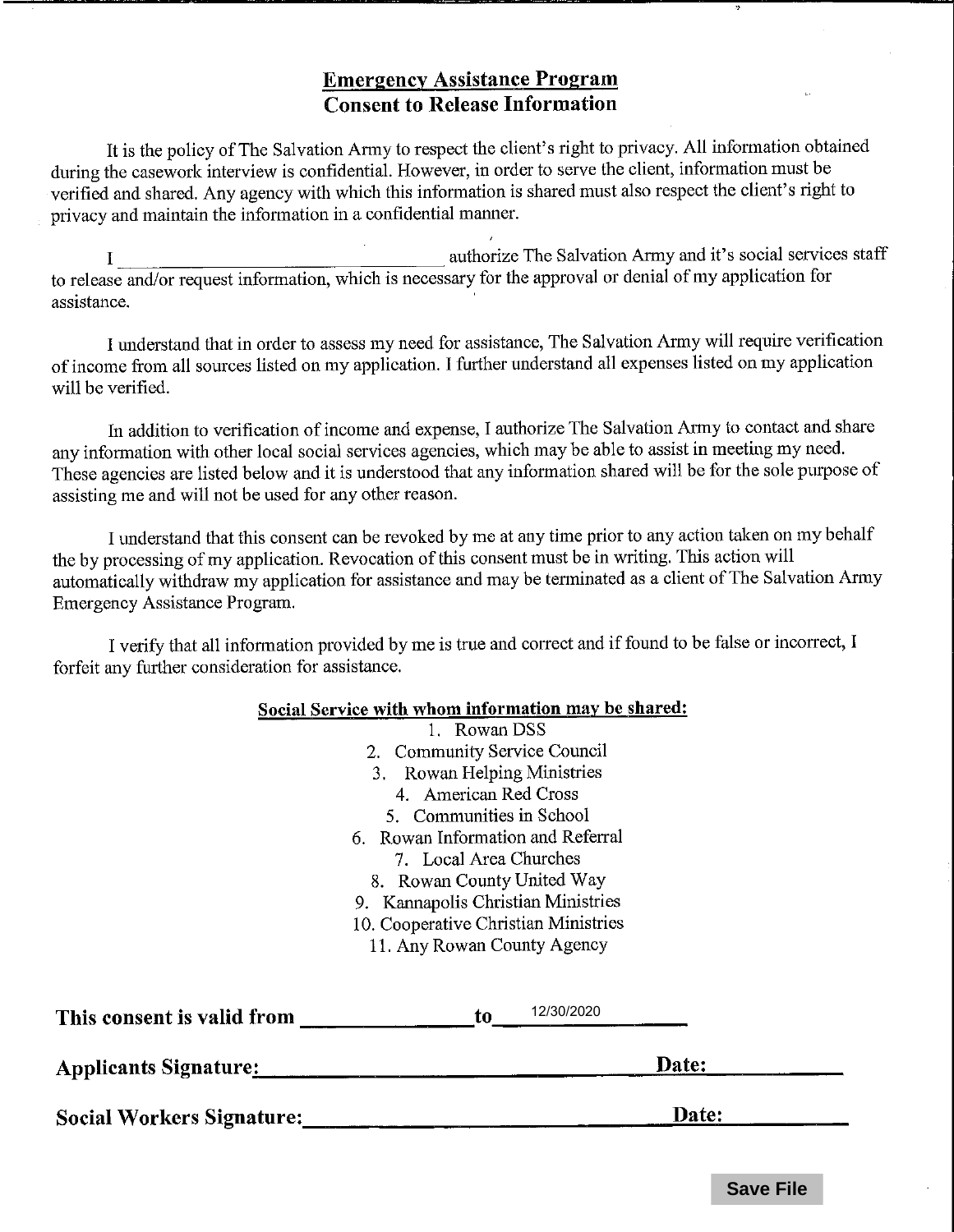

# **Energy Assistance Information Form**

Please fill out information below from your Duke Energy bill/account.